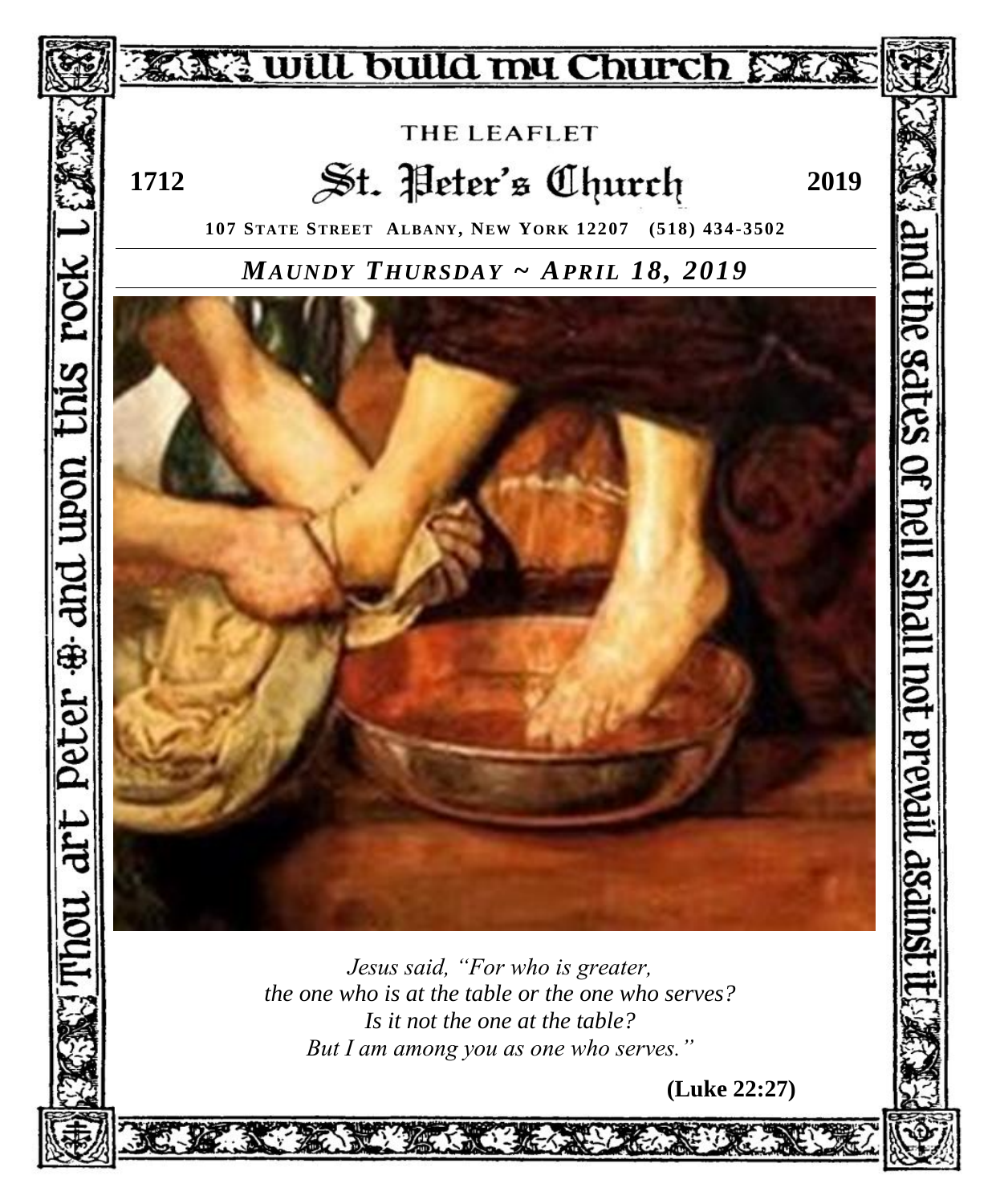# *MAUNDY THURSDAY ~ APRIL 18, 2019*

| <b>PRELUDE</b>                     | <b>HERZLIEBSTER JESU</b>                                                   | <b>JOHANNES BRAHMS</b>        |
|------------------------------------|----------------------------------------------------------------------------|-------------------------------|
| + PROCESSIONAL HYMN                | 302 FATHER, WE THANK THEE                                                  | <b>RENDEZ A DIEU</b>          |
|                                    | THE ORDER OF HOLY COMMUNION                                                |                               |
|                                    | <b>PRAYER BOOK PAGE 323</b>                                                |                               |
| Celebrant:<br>People:              | Bless the Lord who forgiveth all our sins.<br>His mercy endureth for ever. | PRAYER BOOK, PAGE 323         |
| + KYRIE ELEISON                    | CHANT S-90                                                                 | <b>MERBECKE</b>               |
| <b>COLLECT FOR THE DAY</b>         |                                                                            | <b>SEE INSERT</b>             |
| <b>THE FIRST LESSON</b>            |                                                                            | <b>EXODUS 12:1-14a</b>        |
| <b>PSALM</b>                       |                                                                            | PSALM 78:14-20, 23-25         |
| <b>THE EPISTLE</b>                 |                                                                            | <b>1 CORINTHIANS 11:23-32</b> |
| $+$ HYMN                           | 315 THOU, WHO AT THY FIRST EUCHARIST                                       | SONG 1                        |
| + THE HOLY GOSPEL                  |                                                                            | LUKE 22:14-30                 |
|                                    | THE SERMON ~ THE REV. PAUL J. HARTT, RECTOR                                |                               |
| + THE NICENE CREED                 |                                                                            | PRAYER BOOK, PAGE 327         |
| <b>CONFESSION</b>                  |                                                                            | PRAYER BOOK, PAGE 330         |
| <b>ABSOLUTION AND PEACE</b>        |                                                                            | PRAYER BOOK, PAGE 332         |
| <b>OFFERTORY ANTHEM</b>            | DROP, DROP, SLOW TEARS                                                     | <b>W. WALTON</b>              |
| + THE GREAT THANKSGIVING           |                                                                            | PRAYER BOOK, PAGE 333         |
| + SANCTUS/BENEDICTUS               | CHANT S-113                                                                | PRAYER BOOK, PAGE 334         |
| <b>AGNUS DEI</b>                   | CHANT S-157                                                                | PRAYER BOOK, PAGE 337         |
|                                    | $\sim$ COMMUNION $\sim$                                                    |                               |
|                                    | We invite all baptized persons to share the Holy Communion                 |                               |
| <b>COMMUNION HYMN</b>              | 314 HUMBLY I ADORE THEE                                                    | <b>ADORO DEVOTE</b>           |
| <b>RESERVATON OF THE SACRAMENT</b> |                                                                            |                               |
| <b>PRAYER OF THANKSGIVING</b>      |                                                                            | PRAYER BOOK, PAGE 339         |
| <b>STRIPPING OF THE ALTAR</b>      | <b>PSALM 22</b> (said kneeling)                                            | <b>SEE NEXT PAGE</b>          |
|                                    | <b>CONGREGATION LEAVES IN SILENCE</b>                                      |                               |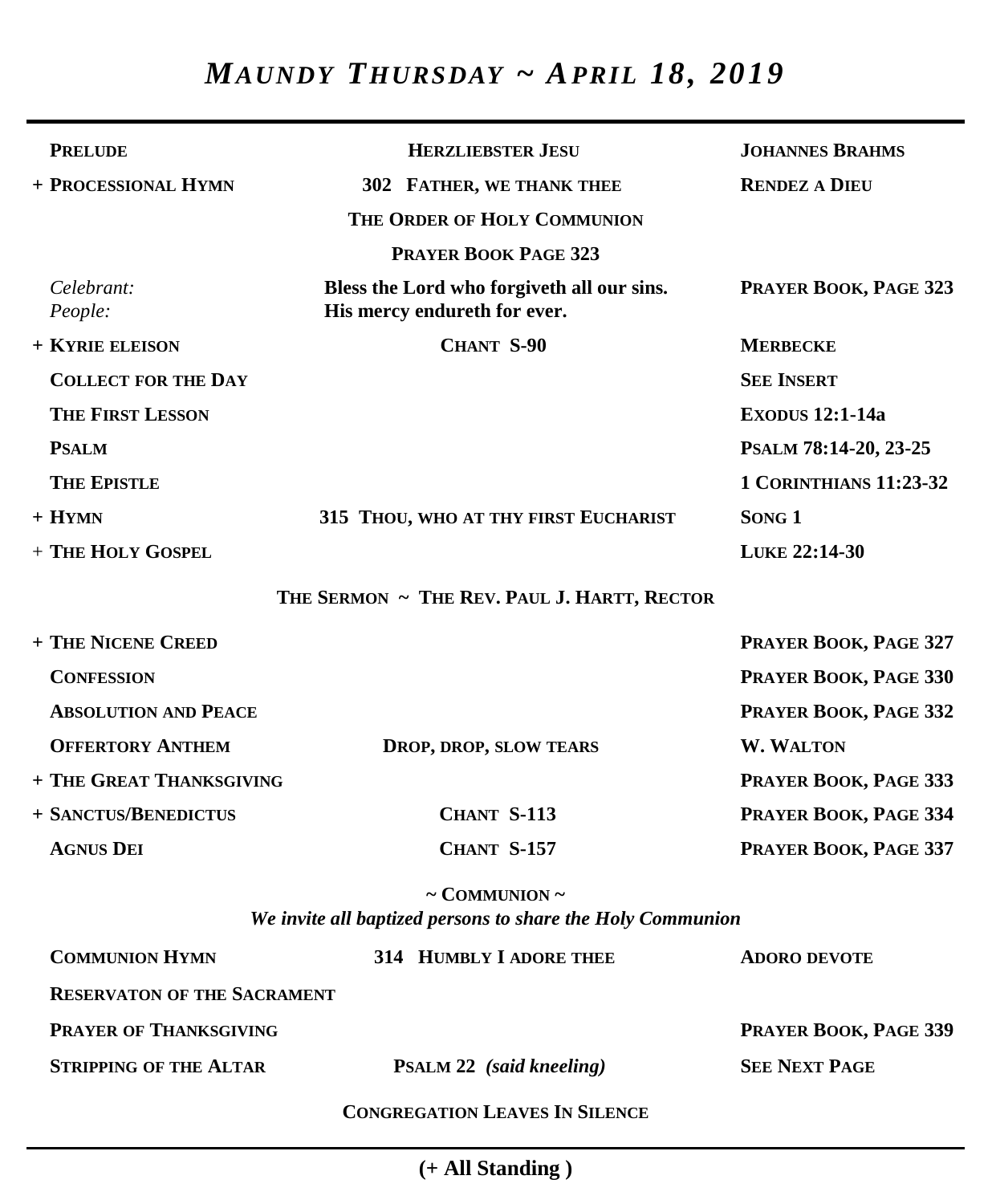## *THE PALMS* are given to the **Glory of God** and in loving memory of **DR. JOHN H. P. HOLDEN AND JANET SCOTT HOLDEN** given by their children

## **22** *Deus, Deus meus Prayer Book Pages 610-612*

- **1. My God, my God, why have you forsaken me? \* and are so far from my cry and from the words of my distress?**
- **2. O my God, I cry in the daytime, but you do not answer; \* by night as well, but I find no rest.**
- **3. Yet you are the Holy One, \* enthroned upon the praises of Israel.**
- **4. Our forefathers put their trust in you; \* they trusted, and you delivered them.**
- **5. They cried out to you and were delivered; \* they trusted in you and were not put to shame.**
- **6. But as for me, I am a worm and no man, \* scorned by all and despised by the people.**
- **7. All who see me laugh me to scorn; \* they curl their lips and wag their heads, saying,**
- **8. "He trusted in the LORD; let him deliver him; \* let him rescue him, if he delights in him."**
- **9. Yet you are he who took me out of the womb, \* and kept me safe upon my mother's breast.**
- **10. I have been entrusted to you ever since I was born; \* you were my God when I was still in my mother's womb.**
- **11. Be not far from me, for trouble is near, \* and there is none to help.**
- **12. Many young bulls encircle me; \* strong bulls of Bashan surround me.**
- **13. They open wide their jaws at me, \* like a ravening and a roaring lion.**
- **14. I am poured out like water; all my bones are out of joint; \* my heart within my breast is melting wax.**
- **15. My mouth is dried out like a pot-sherd; my tongue sticks to the roof of my mouth; \* and you have laid me in the dust of the grave.**
- **16. Packs of dogs close me in, and gangs of evildoers circle around me; \* they pierce my hands and my feet; I can count all my bones.**
- **17. They stare and gloat over me; \* they divide my garments among them; they cast lots for my clothing.**
- **18. Be not far away, O LORD; \* you are my strength; hasten to help me.**
- **19. Save me from the sword, \* my life from the power of the dog.**
- **20. Save me from the lion's mouth, \* my wretched body from the horns of wild bulls.**
- **21. I will declare your Name to my brethren; \* in the midst of the congregation I will praise you.**
- **22. Praise the LORD, you that fear him; \* stand in awe of him, O offspring of Israel; all you of Jacob's line, give glory.**
- **23. For he does not despise nor abhor the poor in their poverty; neither does he hide his face from them; \* but when they cry to him he hears them.**
- **24. My praise is of him in the great assembly; \* I will perform my vows in the presence of those who worship him.**
- **25. The poor shall eat and be satisfied, and those who seek the LORD shall praise him: \* "May your heart live for ever!"**
- **26. All the ends of the earth shall remember and turn to the LORD, \* and all the families of the nations shall bow before him.**
- **27. For kingship belongs to the LORD; \* he rules over the nations.**
- **28. To him alone all who sleep in the earth bow down in worship; \* all who go down to the dust fall before him.**
- **29. My soul shall live for him; my descendants shall serve him; \* they shall be known as the LORD'S for ever.**
- **30. They shall come and make known to a people yet unborn \* the saving deeds that he has done.**